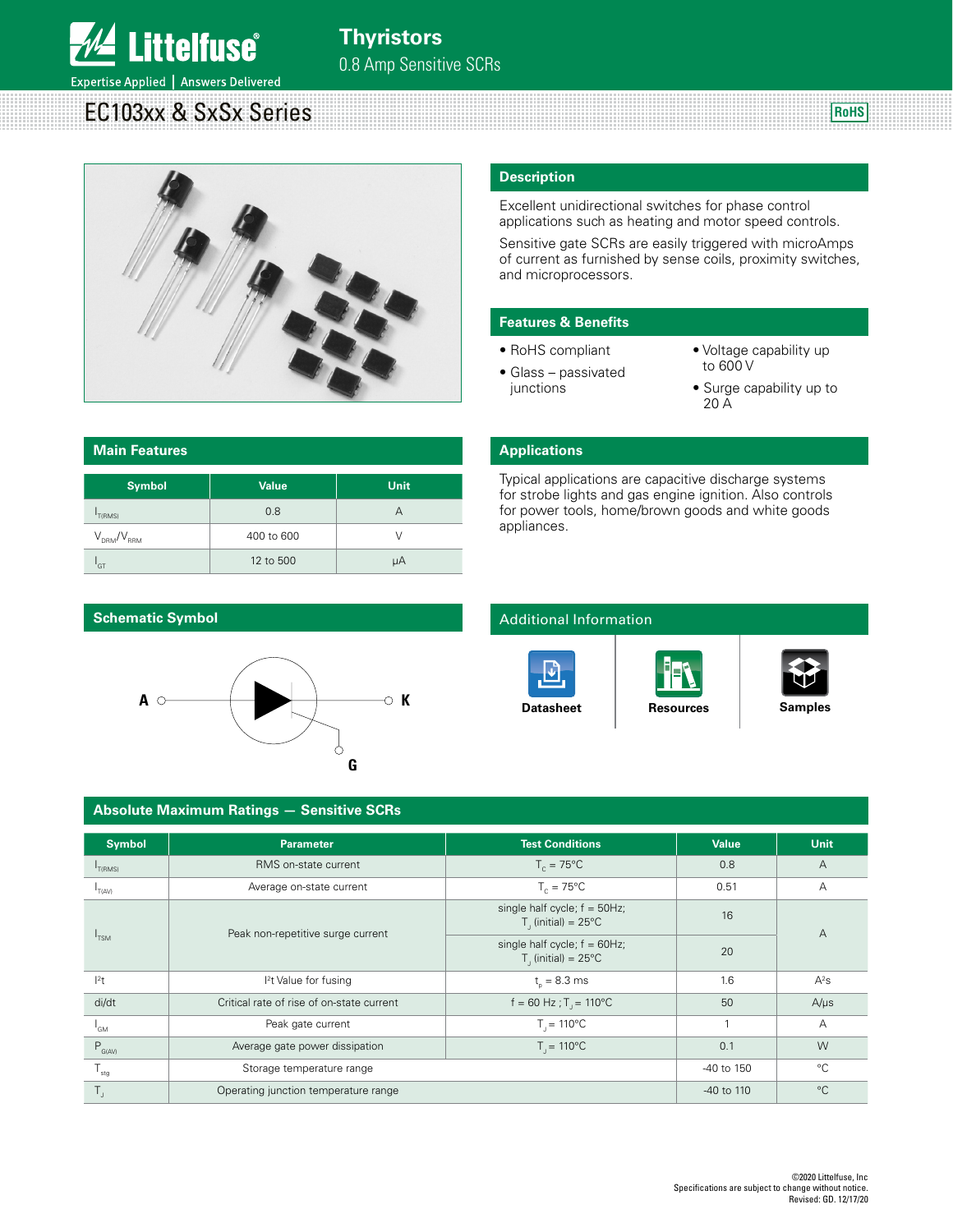

| Electrical Characteristics ( $T1$ = 25°C, unless otherwise specified) |                                                                    |      |                 |                        |                                 |                        |             |           |  |
|-----------------------------------------------------------------------|--------------------------------------------------------------------|------|-----------------|------------------------|---------------------------------|------------------------|-------------|-----------|--|
|                                                                       |                                                                    |      |                 |                        |                                 |                        |             |           |  |
| <b>Test Conditions</b><br><b>Symbol</b>                               |                                                                    |      | SxS1<br>EC103X1 | SxS2<br><b>EC103X2</b> | SxS/<br>2N6565<br><b>EC103X</b> | SxS3<br><b>EC103X3</b> | <b>Unit</b> |           |  |
| $I_{GT}$                                                              |                                                                    |      | MAX.            | 12                     | 50                              | 200                    | 500         | μA        |  |
| $\mathsf{V}_{\operatorname{GT}}$                                      | $V_{p} = 6V$ ; R <sub>1</sub> = 100 $\Omega$                       | MAX. | 0.8             |                        |                                 |                        | $\vee$      |           |  |
| $V_{\text{GRM}}$                                                      | $I_{BC} = 10 \mu A$                                                | MIN. | 5               |                        |                                 |                        | V           |           |  |
|                                                                       |                                                                    | 400V |                 | 20                     | 25                              | 30                     | 40          |           |  |
| dv/dt                                                                 | $V_p = V_{p,ext}$ ; $R_{qk} = 1k\Omega$<br>600V                    |      | MIN.            | 10                     | 10                              | 15                     | 20          | $V/\mu s$ |  |
| $V_{GD}$                                                              | $V_p = V_{p,SM}$ ; R <sub>1</sub> = 3.3 kΩ; T <sub>1</sub> = 110°C |      | MIN.            | 0.2                    | 0.25                            |                        |             | $\vee$    |  |
| Ч.                                                                    | $I_{\tau}$ = 20mA (initial), $R_{cK}$ = 1k $\Omega$                |      | MAX.            |                        | 5<br>8                          |                        |             | mA        |  |
| $t_{\alpha}$                                                          | (1)                                                                |      | MAX.            | 60                     |                                 | 50                     | 45          | $\mu s$   |  |
| $t_{gt}$                                                              | $I_c = 2 \times I_{cr}$ ; PW = 15µs; $I_r = 1.6$ A                 |      | TYP.            | $\overline{2}$         | 5                               | 20                     | 30          | $\mu s$   |  |

000000000000000000000000

1111111111111111111111111111111111

**1.** l<sub>τ</sub>=1A; t<sub>p</sub>=50μs; dv/dt=5V/μs; di/dt=-5A/μs

#### **Static Characteristics**

| <b>Symbol</b>                   |                                            | <b>Value</b>                     | <b>Unit</b> |     |    |
|---------------------------------|--------------------------------------------|----------------------------------|-------------|-----|----|
| $V_{TM}$                        |                                            | $I_T = 1.2A$ ; $t_0 = 380 \mu s$ | MAX.        | 1.4 | V  |
|                                 |                                            | $T_{1} = 25^{\circ}C$            |             |     |    |
| $I_{\text{DRM}}/I_{\text{RRM}}$ | $V_{DRM} = V_{RRM}$<br>$R_{GK} = 1k\Omega$ | $T_{1} = 100^{\circ}C$           | MAX.        | 50  | μA |
|                                 |                                            | $T_{1} = 110^{\circ}C$           |             | 100 |    |

#### **Thermal Resistances**

| <b>Symbol</b>     | <b>Parameter</b>      | <b>Value</b>   | <b>Unit</b> |      |
|-------------------|-----------------------|----------------|-------------|------|
|                   | Junction to case (AC) | EC103xy/2N6565 | 75          | °C/W |
| $R_{\theta (JC)}$ |                       | <b>SxSy</b>    | $60*$       |      |
| $R_{\theta(J-A)}$ | Junction to ambient   | EC103xy/2N6565 | 160         | °C/W |

**Notes:**  $x =$  voltage,  $y =$  sensitivity

**\*** = Mounted on 1 cm2 copper (two-ounce) foil surface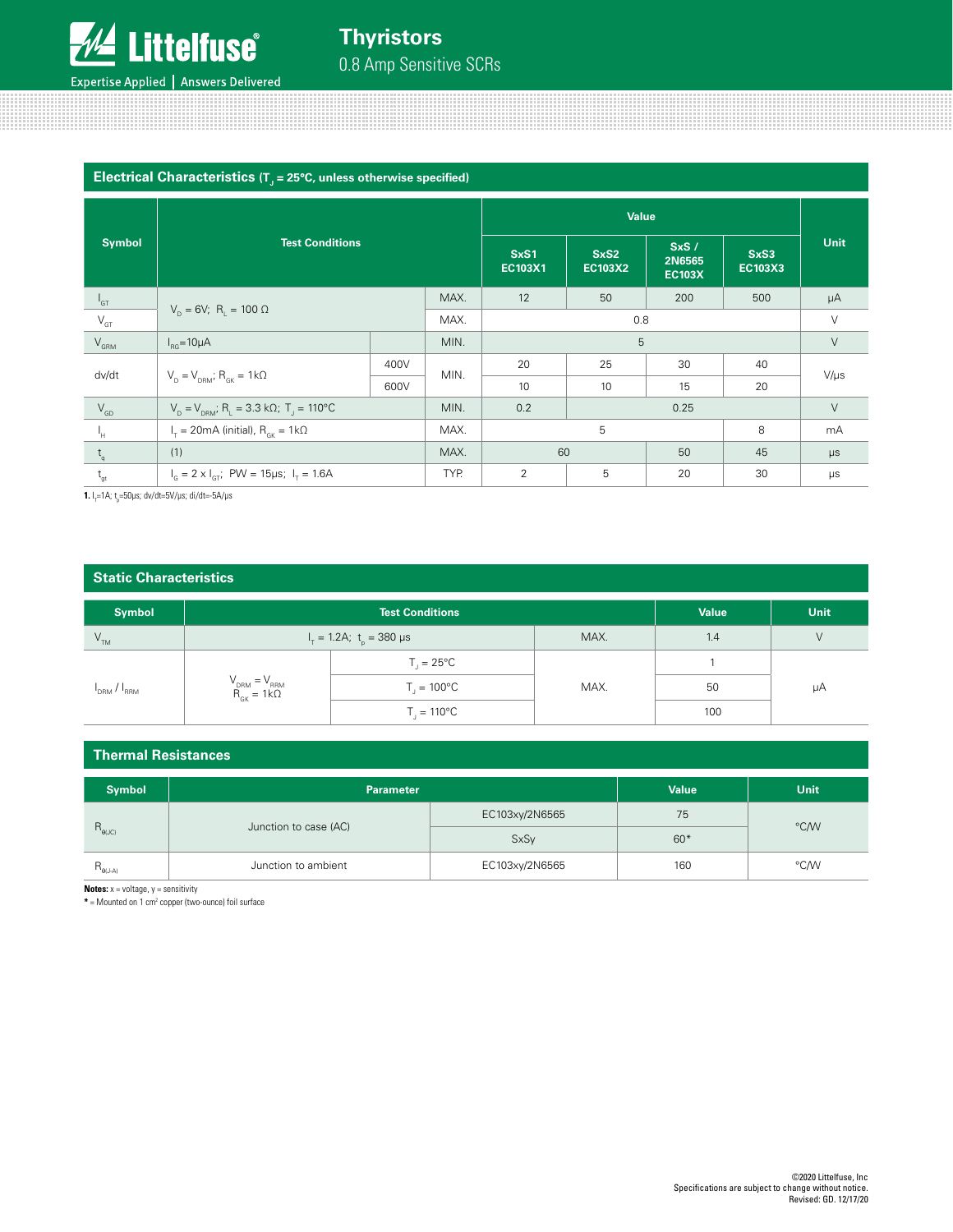

**Figure 1: Normalized DC Gate Trigger Current vs. Junction Temperature**



#### **Figure 3: Normalized DC Holding Current vs. Junction Temperature**







**Figure 2: Normalized DC Gate Trigger Voltage vs. Junction Temperature**



#### **Figure 4: On-State Current vs. On-State Voltage (Typical)**



#### **Figure 6: Maximum Allowable Case Temperature vs. RMS On-State Current**



<sup>©2020</sup> Littelfuse, Inc Specifications are subject to change without notice. Revised: GD. 12/17/20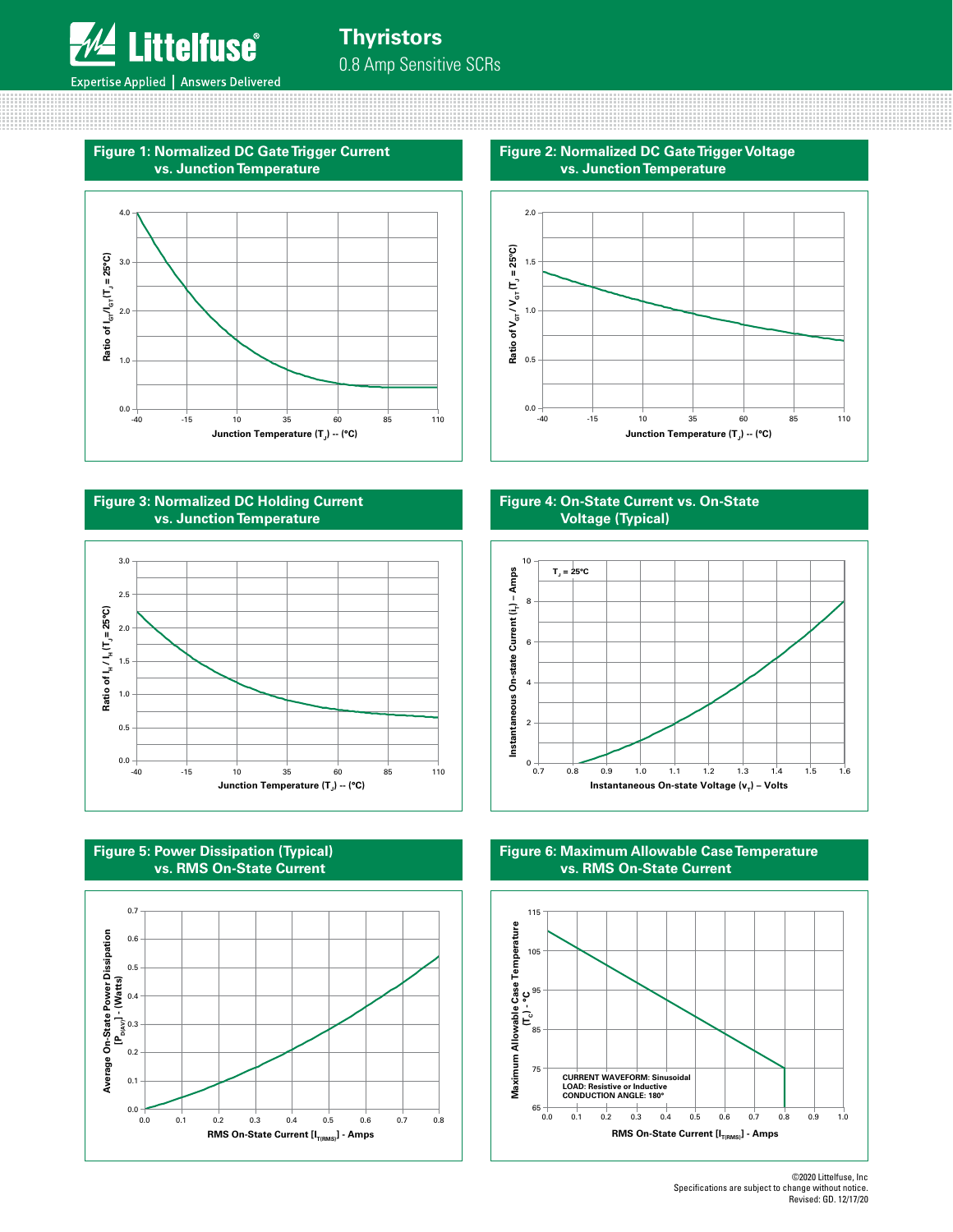

**Figure 7: Maximum Allowable Case Temperature vs. Average On-State Current**



**Figure 9: Maximum Allowable Ambient Temperature vs. Average On-State Current**



### **Figure 11: Peak Repetitive Sinusoidal Pulse Current**



**Figure 8: Maximum Allowable Ambient Temperature vs. RMS On-State Current**



#### **Figure 10: Peak Capacitor Discharge Current**

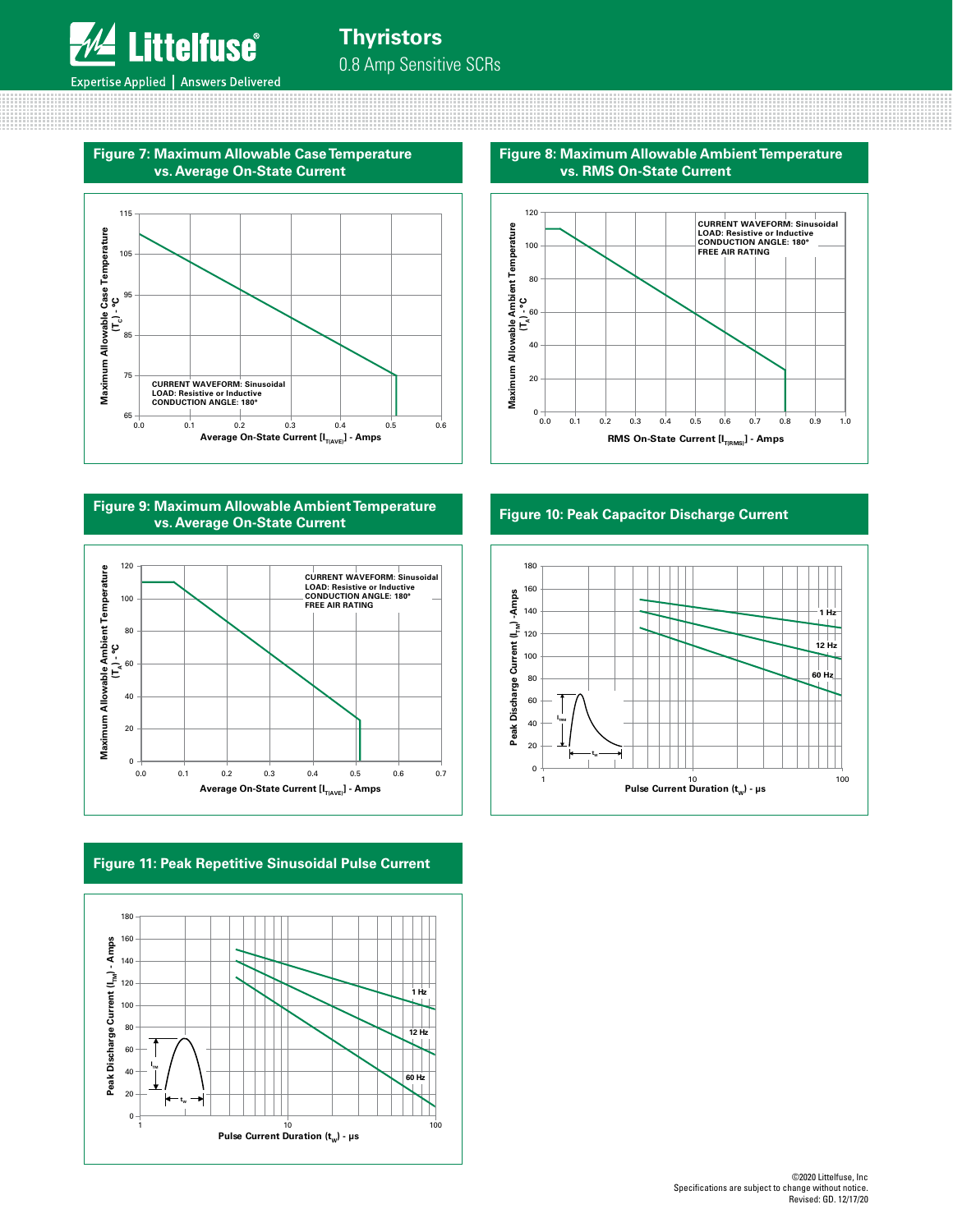

<u> 111111111111111111111111</u>



Figure 13-1: Typical DC Holding Current with R<sub>ck</sub> vs. **Junction Temperature for EC103x**







**Figure 12-2: Typical DC Gate Trigger Current with R<sub>GK</sub> vs. Junction Temperature for EC103x1**



Figure 13-2: Typical DC Holding Current with R<sub>GK</sub> vs. **Junction Temperature for EC103x1**



Figure 14-2: Typical Static dv/dt with R<sub>GK</sub> vs. Junction **Temperature for EC103x1**



<sup>©2020</sup> Littelfuse, Inc Specifications are subject to change without notice. Revised: GD. 12/17/20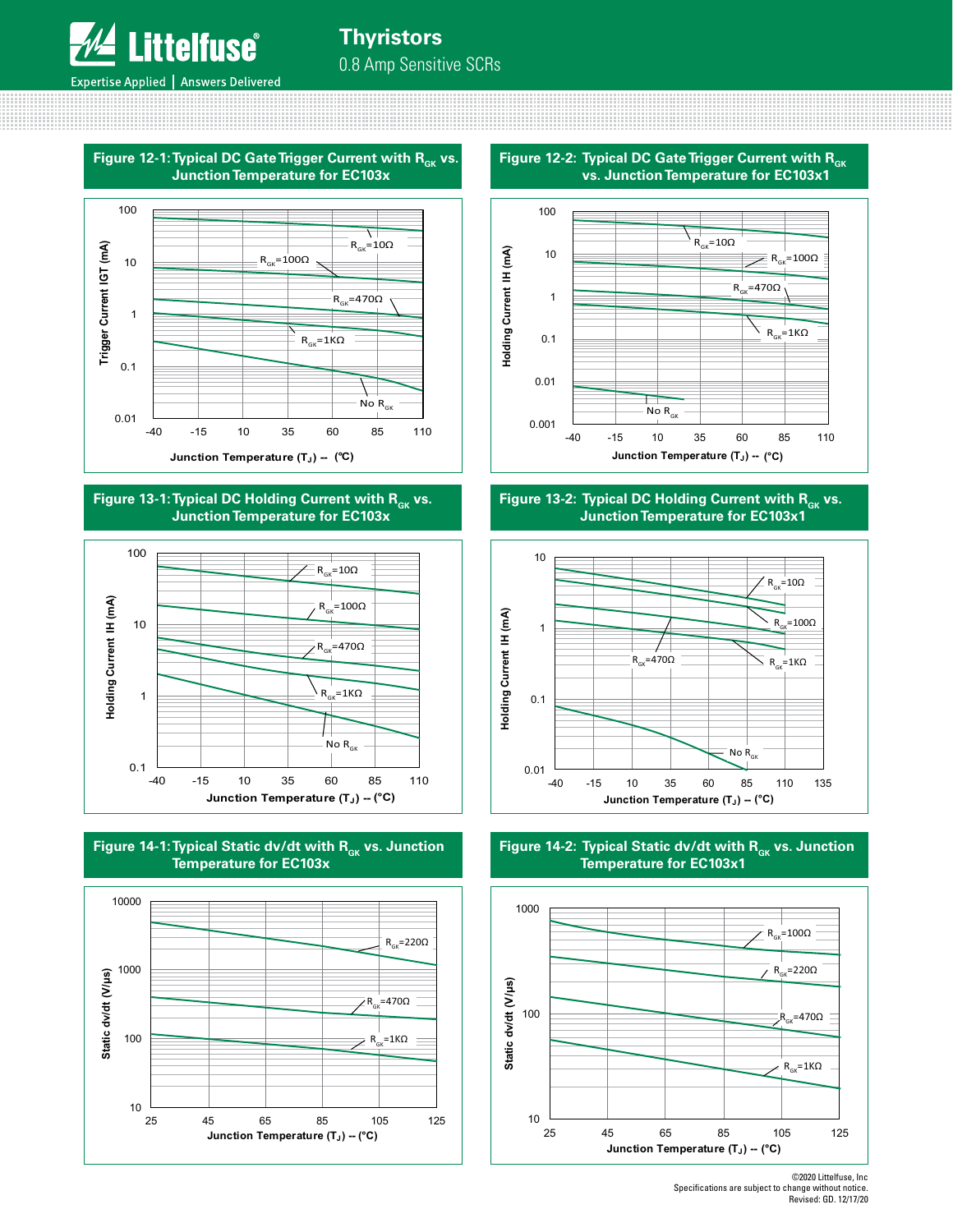

## **Thyristors** 0.8 Amp Sensitive SCRs





#### **Figure 16: Surge Peak On-State Current vs. Number of Cycles**

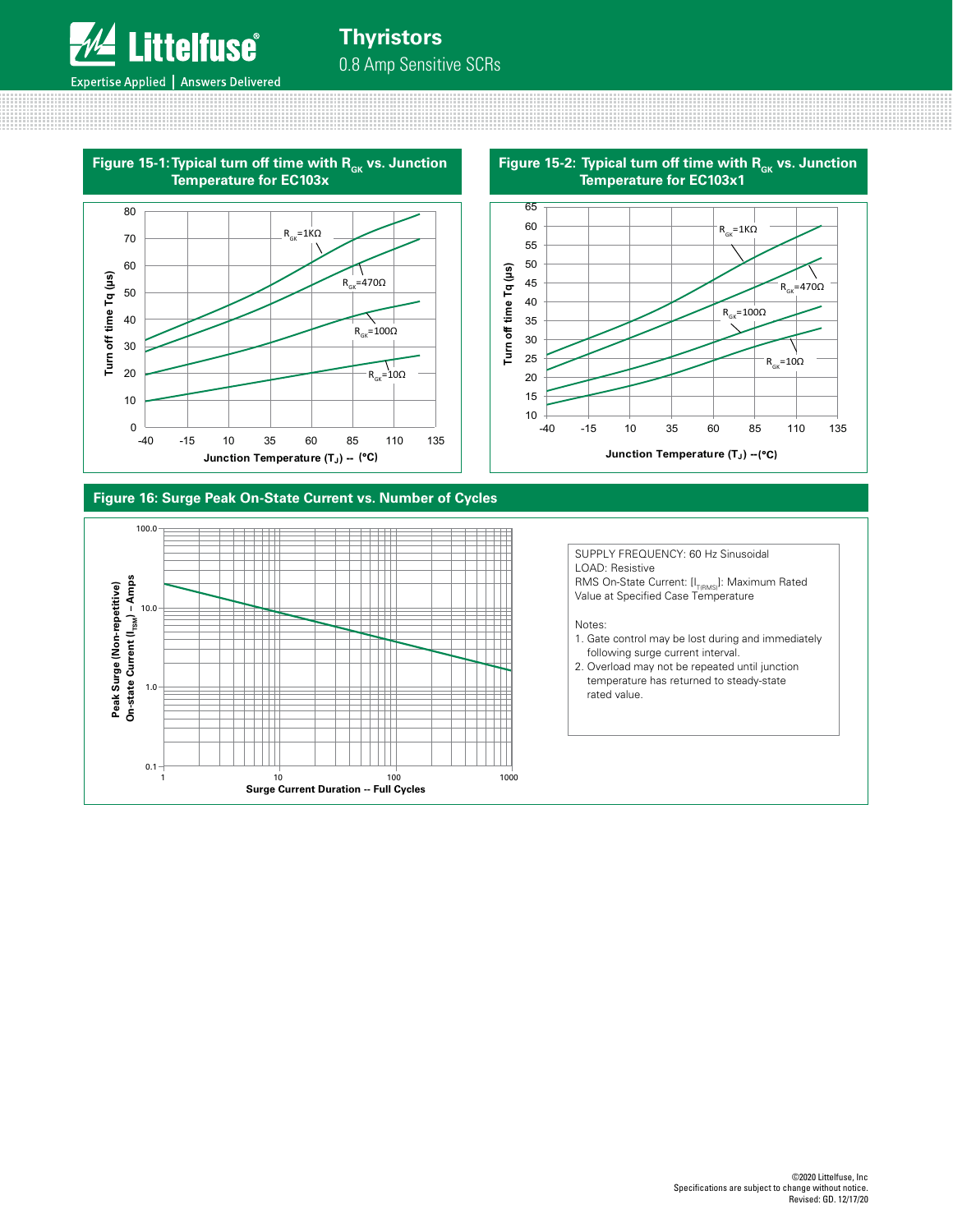

#### **Soldering Parameters**

0000000000000

| <b>Reflow Condition</b>            |                                                           | Pb - Free assembly |
|------------------------------------|-----------------------------------------------------------|--------------------|
|                                    | - Temperature Min $(T_{\text{spin}})$                     | $150^{\circ}$ C    |
| <b>Pre Heat</b>                    | - Temperature Max $(T_{s(max)})$                          | $200^{\circ}$ C    |
|                                    | - Time (min to max) $(t_*)$                               | $60 - 180$ secs    |
| peak                               | Average ramp up rate (Liquidus Temp) (T.) to              | 5°C/second max     |
|                                    | $T_{S(max)}$ to $T_{L}$ - Ramp-up Rate                    | 5°C/second max     |
| <b>Reflow</b>                      | - Temperature (T.) (Liquidus)                             | $217^{\circ}$ C    |
|                                    | - Time $(t1)$                                             | $60 - 150$ seconds |
| Peak Temperature (T <sub>n</sub> ) |                                                           | $260+0/5$ °C       |
| $(t_$                              | Time within 5°C of actual peak Temperature                | $20 - 40$ seconds  |
| <b>Ramp-down Rate</b>              |                                                           | 5°C/second max     |
|                                    | Time 25 $\degree$ C to peak Temperature (T <sub>a</sub> ) | 8 minutes Max.     |
| Do not exceed                      |                                                           | $280^{\circ}$ C    |



| <b>Physical Specifications</b> |                                                           |  |  |  |  |  |
|--------------------------------|-----------------------------------------------------------|--|--|--|--|--|
| <b>Terminal Finish</b>         | 100% Matte Tin-plated/Pb-free Solder Dipped               |  |  |  |  |  |
| <b>Body Material</b>           | UL Recognized compound meeting flammability<br>rating V-0 |  |  |  |  |  |
| <b>Lead Material</b>           | Copper Alloy                                              |  |  |  |  |  |

#### **Design Considerations**

Careful selection of the correct component for the application's operating parameters and environment will go a long way toward extending the operating life of the Thyristor. Good design practice should limit the maximum continuous current through the main terminals to 75% of the component rating. Other ways to ensure long life for a power discrete semiconductor are proper heat sinking and selection of voltage ratings for worst case conditions. Overheating, overvoltage (including dv/dt), and surge currents are the main killers of semiconductors. Correct mounting, soldering, and forming of the leads also help protect against component damage.

#### **Physical Specifications Environmental Specifications**

| <b>Test</b>                                | <b>Specifications and Conditions</b>                                          |
|--------------------------------------------|-------------------------------------------------------------------------------|
| <b>AC Blocking</b>                         | MIL-STD-750, M-1040, Cond A Applied Peak<br>AC voltage @ 110°C for 1008 hours |
| <b>Temperature Cycling</b>                 | MIL-STD-750, M-1051,<br>100 cycles; -40°C to +150°C; 15-min dwell-<br>time    |
| Temperature/Humidity                       | EIA / JEDEC, JESD22-A101<br>1008 hours; 320V - DC: 85°C; 85%<br>rel humidity  |
| <b>High Temp Storage</b>                   | MIL-STD-750, M-1031,<br>1008 hours; 150°C                                     |
| <b>Low-Temp Storage</b>                    | 1008 hours; -40°C                                                             |
| <b>Resistance to</b><br><b>Solder Heat</b> | MIL-STD-750 Method 2031                                                       |
| Solderability                              | ANSI/J-STD-002, category 3, Test A                                            |
| <b>Lead Bend</b>                           | MIL-STD-750, M-2036 Cond E                                                    |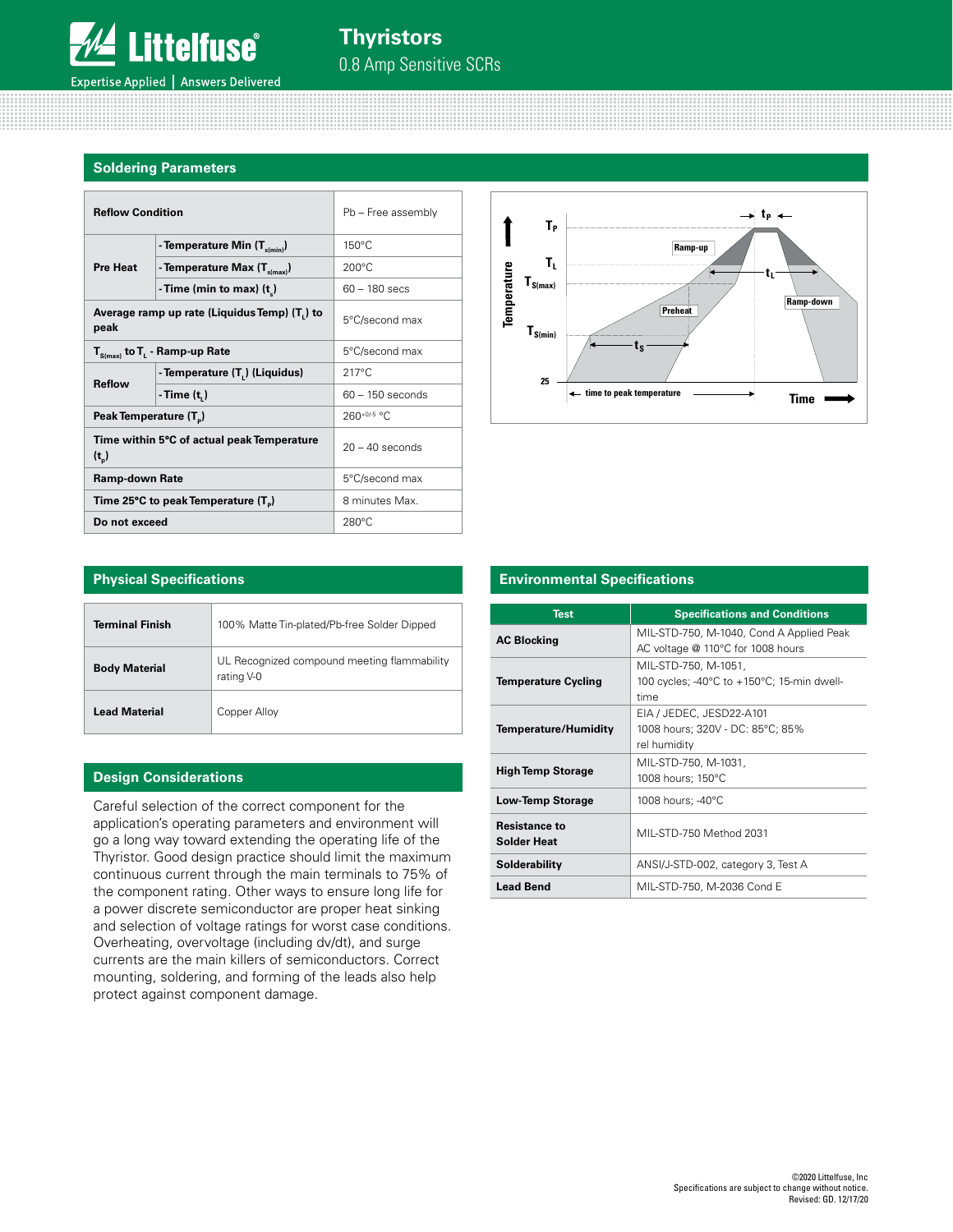

#### **Dimensions – TO-92 (E Package)**



|                  | Inches     |            | <b>Millimeters</b> |            |  |
|------------------|------------|------------|--------------------|------------|--|
| <b>Dimension</b> | <b>Min</b> | <b>Max</b> | Min                | <b>Max</b> |  |
| A                | 0.176      | 0.196      | 4.47               | 4.98       |  |
| B                | 0.500      |            | 12.70              |            |  |
| D                | 0.095      | 0.105      | 2.41               | 2.67       |  |
| E                | 0.150      |            | 3.81               |            |  |
| F                | 0.046      | 0.054      | 1.16               | 1.37       |  |
| G                | 0.135      | 0.145      | 3.43               | 3.68       |  |
| Н                | 0.088      | 0.096      | 2.23               | 2.44       |  |
| J                | 0.176      | 0.186      | 4.47               | 4.73       |  |
| K                | 0.088      | 0.096      | 2.23               | 2.44       |  |
| L                | 0.013      | 0.019      | 0.33               | 0.48       |  |
| M                | 0.013      | 0.017      | 0.33               | 0.43       |  |

All leads insulated from case. Case is electrically nonconductive.

#### **Dimensions — Compak (C Package)**



| <b>Dimension</b> |            | Inches     | <b>Millimeters</b> |            |  |
|------------------|------------|------------|--------------------|------------|--|
|                  | <b>Min</b> | <b>Max</b> | Min                | <b>Max</b> |  |
| $\overline{A}$   | 0.130      | 0.156      | 3.30               | 3.95       |  |
| B                | 0.201      | 0.220      | 5.10               | 5.60       |  |
| C                | 0.077      | 0.087      | 1.95               | 2.20       |  |
| D                | 0.159      | 0.181      | 4.05               | 4.60       |  |
| Ε                | 0.030      | 0.063      | 0.75               | 1.60       |  |
| F                | 0.075      | 0.096      | 1.90               | 2.45       |  |
| G                | 0.002      | 0.008      | 0.05               | 0.20       |  |
| H                | 0.077      | 0.104      | 1.95               | 2.65       |  |
| J                | 0.043      | 0.053      | 1.09               | 1.35       |  |
| K                | 0.006      | 0.016      | 0.15               | 0.41       |  |
|                  | 0.030      | 0.055      | 0.76               | 1.40       |  |
| M                | 0.022      | 0.028      | 0.56               | 0.71       |  |
| N                | 0.027      | 0.033      | 0.69               | 0.84       |  |
| P                | 0.052      | 0.058      | 1.32               | 1.47       |  |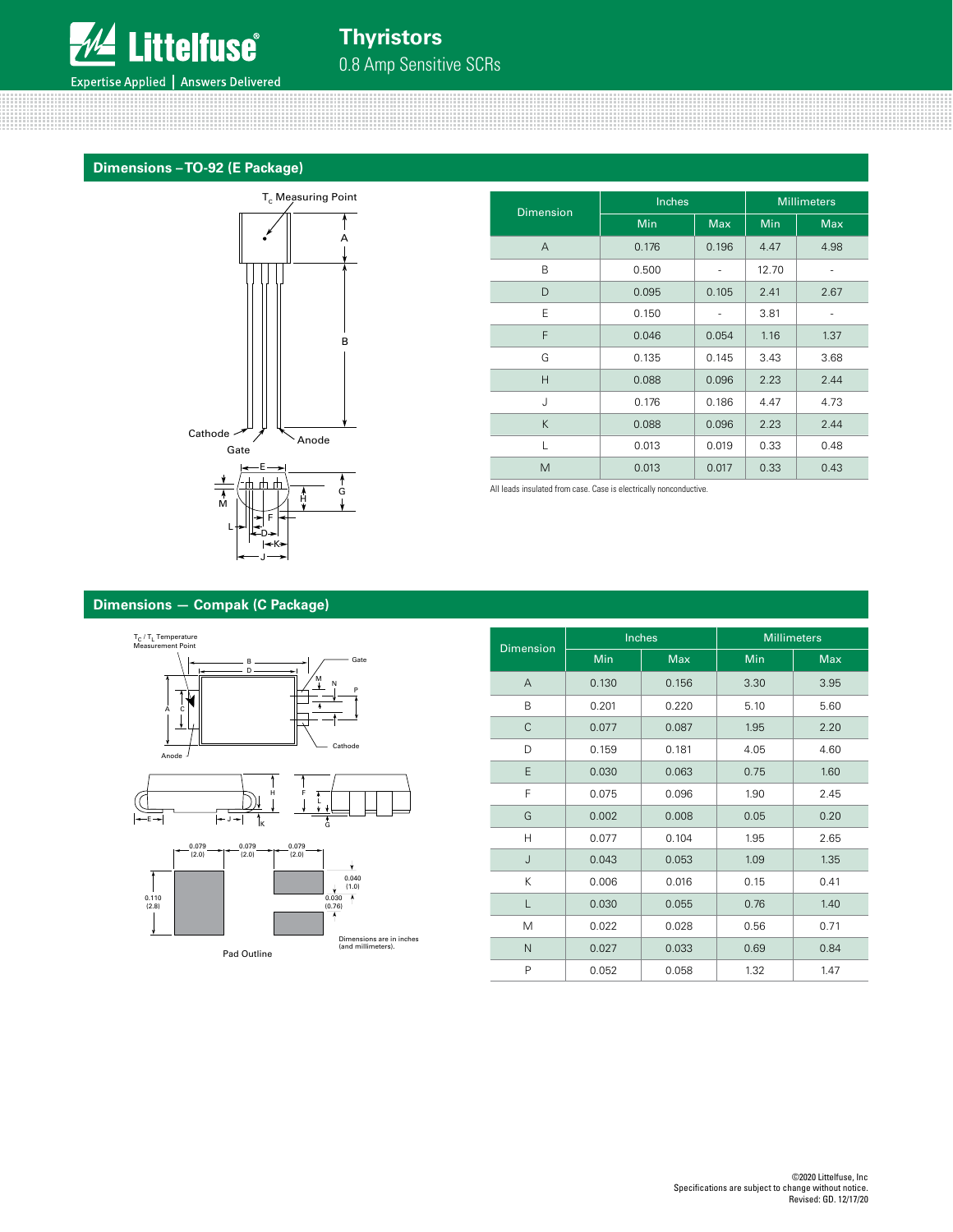

#### **Product Selector**

| <b>Part Number</b> | <b>Voltage</b> |          |      | <b>Gate Sensitivity</b> | <b>Type</b>        | Package       |        |
|--------------------|----------------|----------|------|-------------------------|--------------------|---------------|--------|
|                    | 400V           | 600V     | 800V | 1000V                   |                    |               |        |
| $EC103 \times 1$   | $\times$       | X        |      |                         | $12\mu A$          | Sensitive SCR | TO-92  |
| $EC103 \times 2$   | X              | X        |      |                         | 50 <sub>µ</sub> A  | Sensitive SCR | TO-92  |
| EC103x             | X/2N6565       | $\times$ |      |                         | $200\mu A$         | Sensitive SCR | TO-92  |
| $EC103 \times 3$   | X              | X        |      |                         | $500µ$ A           | Sensitive SCR | TO-92  |
| $S \times S1$      | $\times$       | X        |      |                         | $12\mu A$          | Sensitive SCR | Compak |
| $S \times S2$      | X              | X        |      |                         | $50\mu A$          | Sensitive SCR | Compak |
| $S \times S$       | X              | $\times$ |      |                         | 200 <sub>µ</sub> A | Sensitive SCR | Compak |
| $S \times S3$      | X              | X        |      |                         | 500µA              | Sensitive SCR | Compak |

**Note:** x = Voltage

#### **Packing Options**

| <b>Part Number</b> | <b>Marking</b>   | Weight            | <b>Packing Mode</b>     | <b>Base Quantity</b> |
|--------------------|------------------|-------------------|-------------------------|----------------------|
| EC103xy / 2N6565   | EC103xy / 2N6565 | 0.19q             | <b>Bulk</b>             | 2000                 |
| EC103xyRP          | EC103xy          | 0.19q             | Reel Pack               | 2000                 |
| EC103xyAP          | <b>EC103xy</b>   | 0.19q             | Ammo Pack               | 2000                 |
| <b>SxSyRP</b>      | <b>SxSy</b>      | 0.08 <sub>q</sub> | <b>Embossed Carrier</b> | 2500                 |

**Note:** x = Voltage, y = sensitivity

#### **TO-92 (3-lead) Reel Pack (RP) Radial Leaded Specifications**

#### **Meets all EIA-468-C Standards**

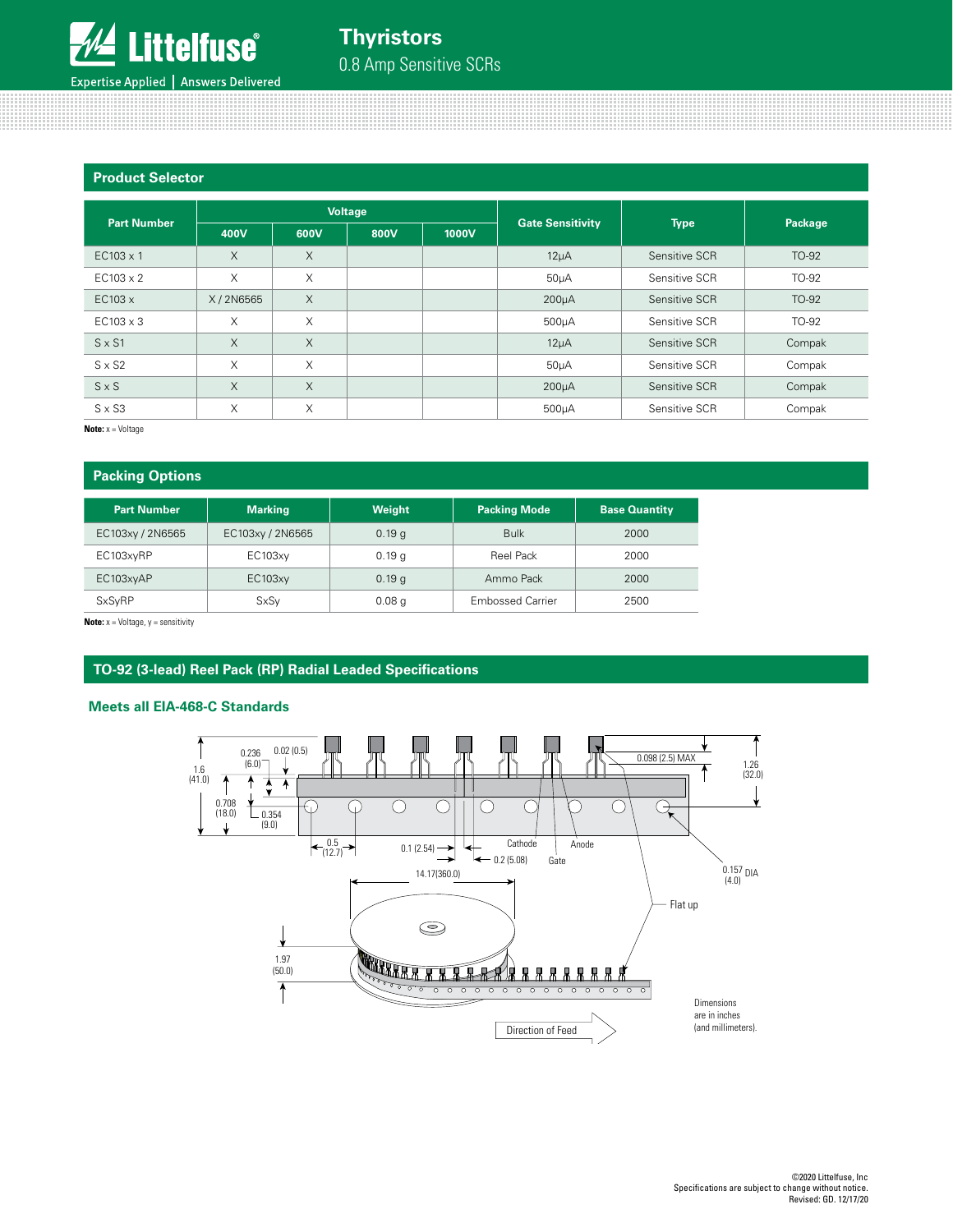

<u> 1111 | 1111 | 1111 | 1111 | 1111 | 1111 | 1111 | 1111 | 1111 | 1111 | 1111 | 1111 | 1111 | 1111 | 1111 | 111</u>

**Thyristors** 0.8 Amp Sensitive SCRs

#### **TO-92 (3-lead) Ammo Pack (AP) Radial Leaded Specifications**

#### **Meets all EIA-468-C Standards**



**Compak Embossed Carrier Reel Pack (RP) Specifications**

#### **Meets all EIA-481-1 Standards**